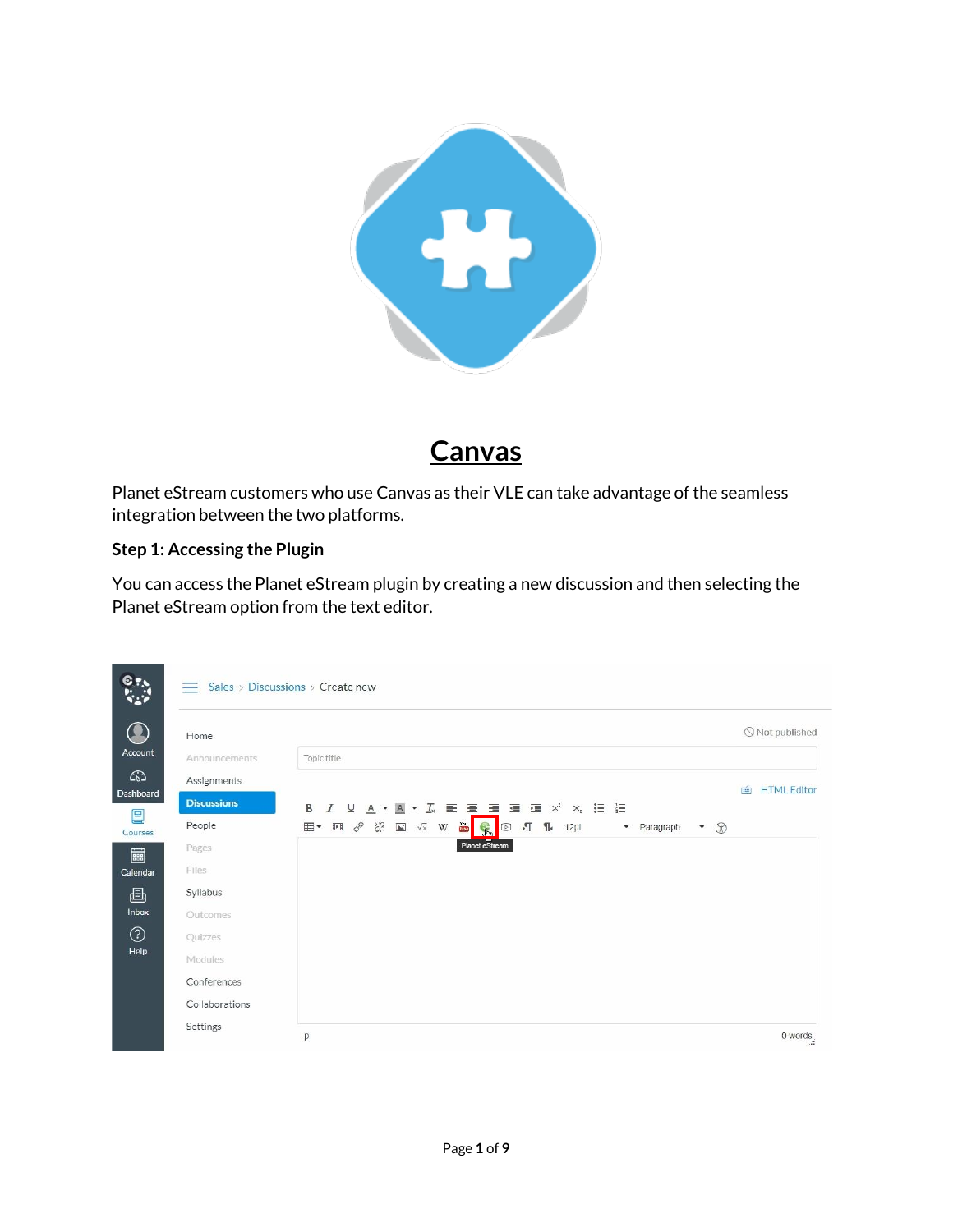#### **Step 2: Accessing Content**

The Planet eStream plugin provides several options to either add content to eStream via Canvas or pull existing eStream content in for sharing on a Canvas page. These options are shown along the top and they will be related to your permissions within Planet eStream and any modules that your organisation subscribes to.



## **Media Library**

The first option you have is to search your Planet eStream Media Library for video content within eStream that you want to share with Canvas. Enter your search terms in the search bar and use the magnifying glass icon to search for content. You can filter your search to show different types of content should you wish. If you do a search for a specific piece of media, it will return all the results that match you search; you then have a few options.

You can select the entire video by clicking on the thumbnail. If you want to preview this use the Eye icon, then click **Select Item**. You can also select any chapters from within that video or clip. Finally, you can embed quiz timelines from that clip.

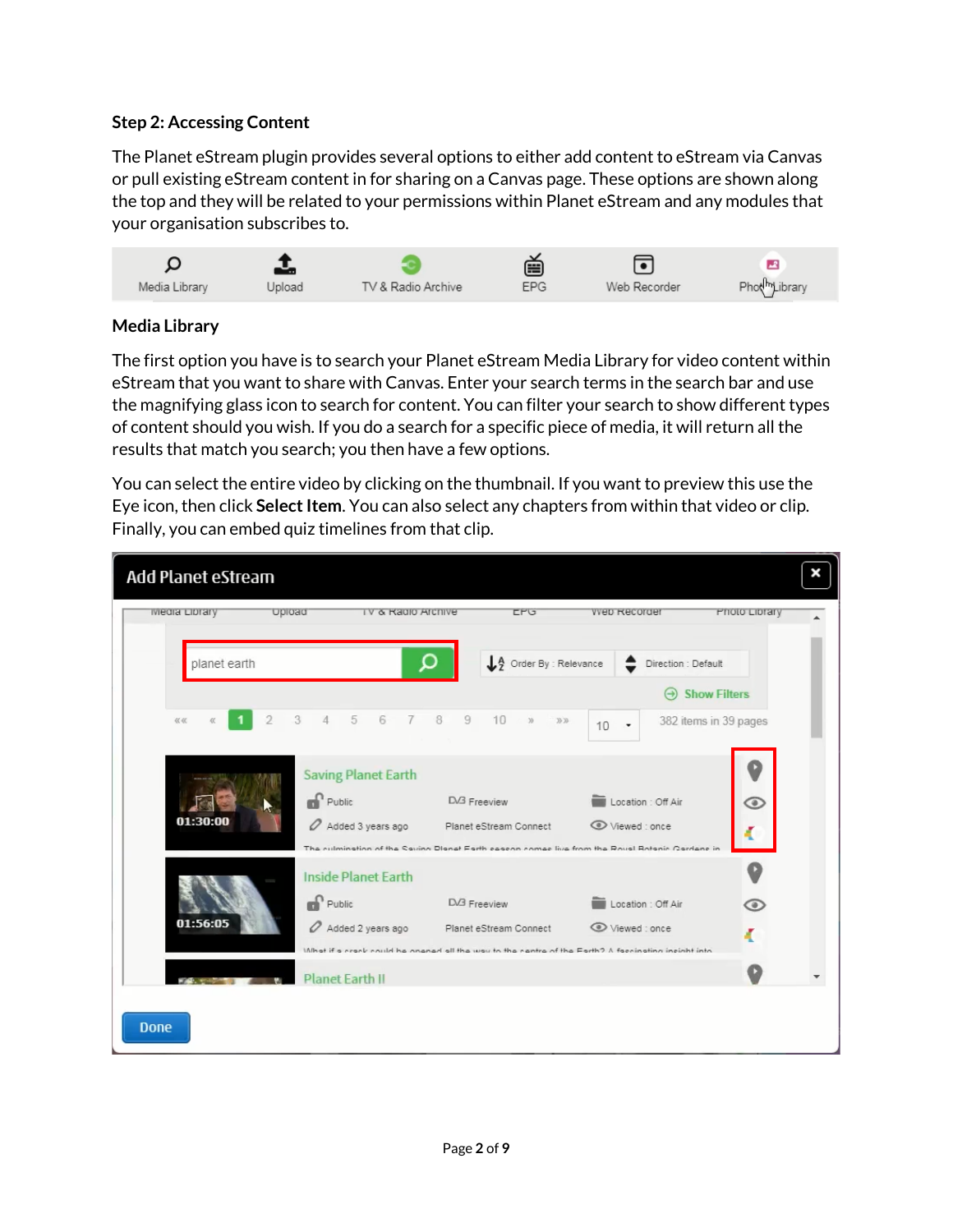Click **Add to Canvas** to add to your Canvas course page.

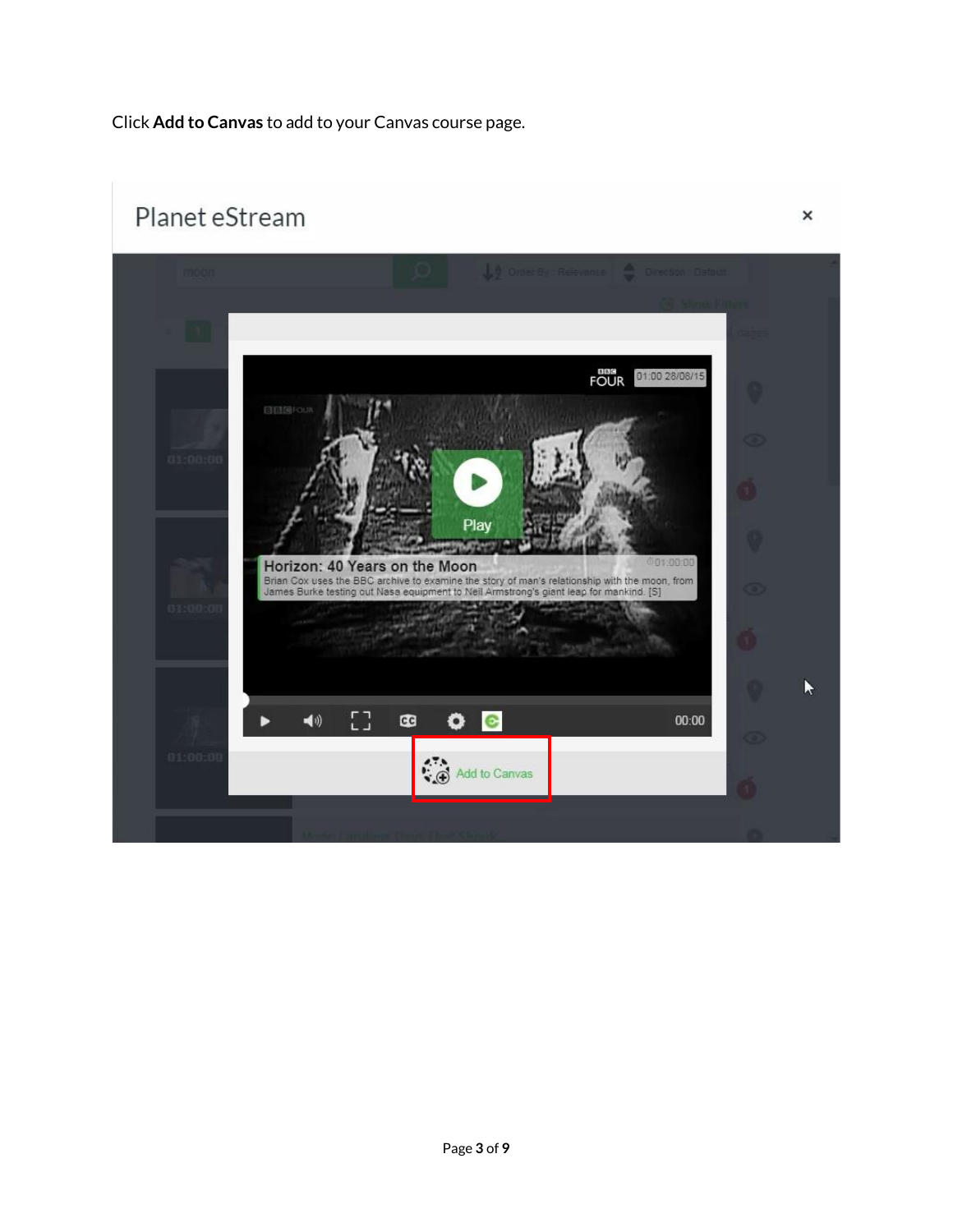## **Uploading Video Content**

You can upload content to your Planet eStream system via Canvas. Once the video has been converted by Planet eStream it will available to view in eStream and automatically embedded on to the Canvas page.

You can upload video or audio files, documents or YouTube embeds in the same way as you can through the eStream interface.

Select **Upload** from the plugin options and then upload your media following the same steps as uploading directly into Planet eStream.

| Add Planet eStream |                                                                                  |                                           |                                               |                   | ×                                              |
|--------------------|----------------------------------------------------------------------------------|-------------------------------------------|-----------------------------------------------|-------------------|------------------------------------------------|
| Q<br>Media Library | Upload                                                                           | TV & Radio Archive<br><b>Upload Media</b> | 曽<br>EPG                                      | 同<br>Web Recorder | Tom Norrey A<br>$\mathcal{A}$<br>Photo Library |
|                    | <b>Upload Video or Audio Files</b><br>Hint: You can drag and drop your file here |                                           | $\equiv$<br><b>Upload</b><br><b>Documents</b> |                   |                                                |
|                    |                                                                                  |                                           |                                               |                   | <b>You Tube</b>                                |
| <b>Done</b>        |                                                                                  |                                           |                                               |                   |                                                |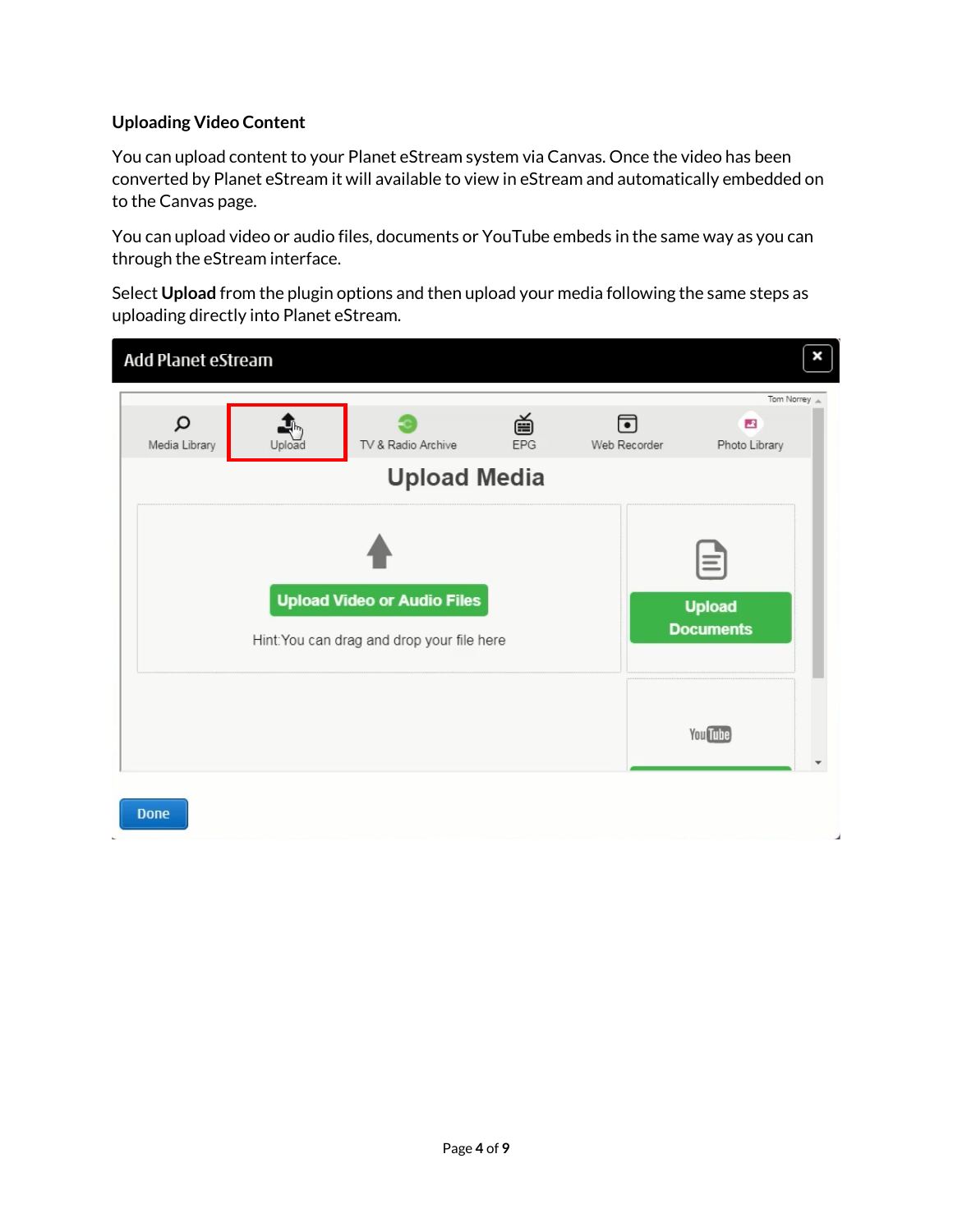While the video is converting, you'll see a placeholder on Canvas that will say 'this video will be available soon' and once that's done the video will be automatically embedded into Canvas and uploaded to eStream.

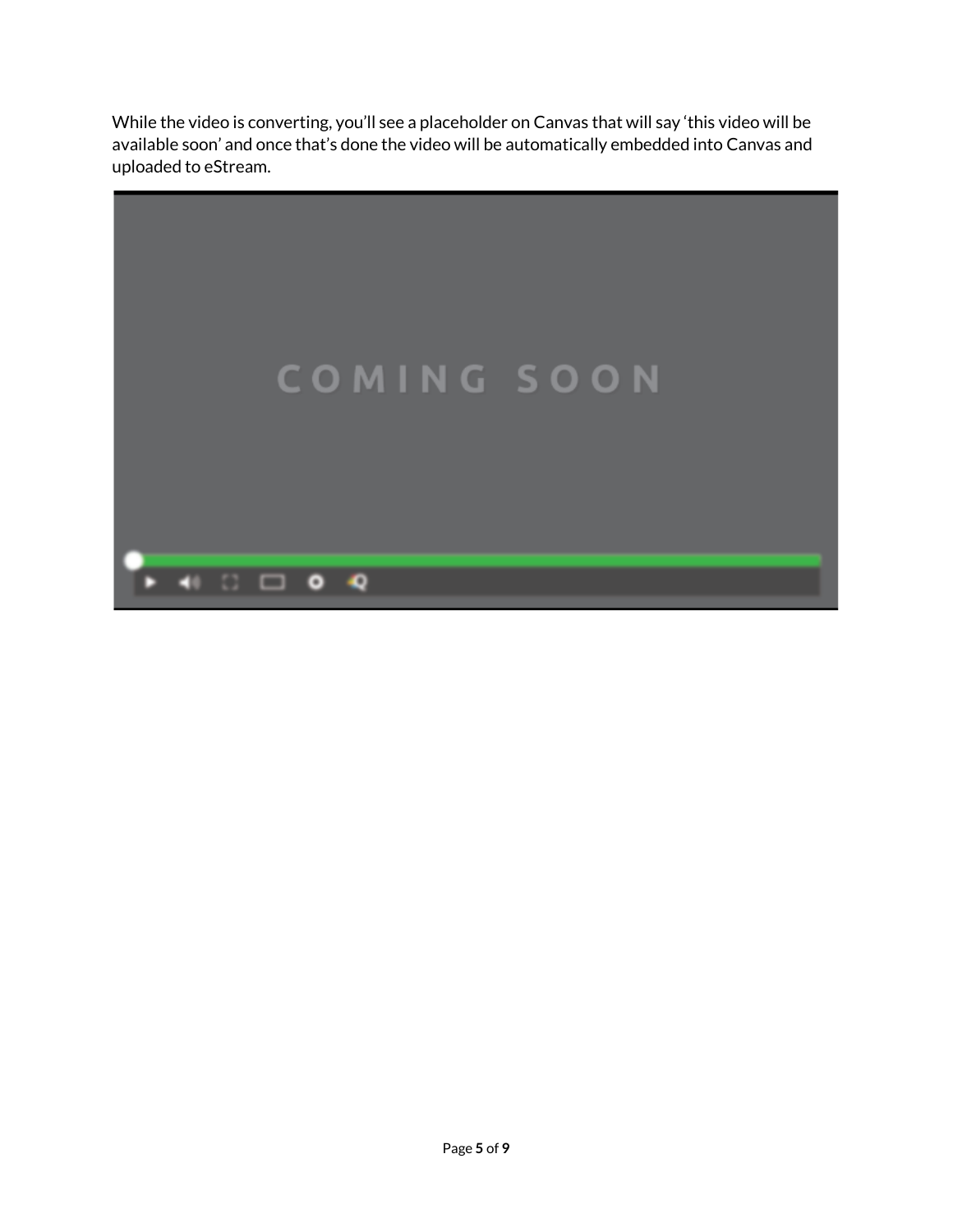### **TV & Radio Archive Content**

You can search Connect directly via Canvas and import from the archive into Planet eStream.

#### To do this select **TV and Radio Archive.**



You can then search connect and add content. When you add this content via Canvas it will automatically add it to your eStream site, and you'll see a placeholder while the content is being converted.

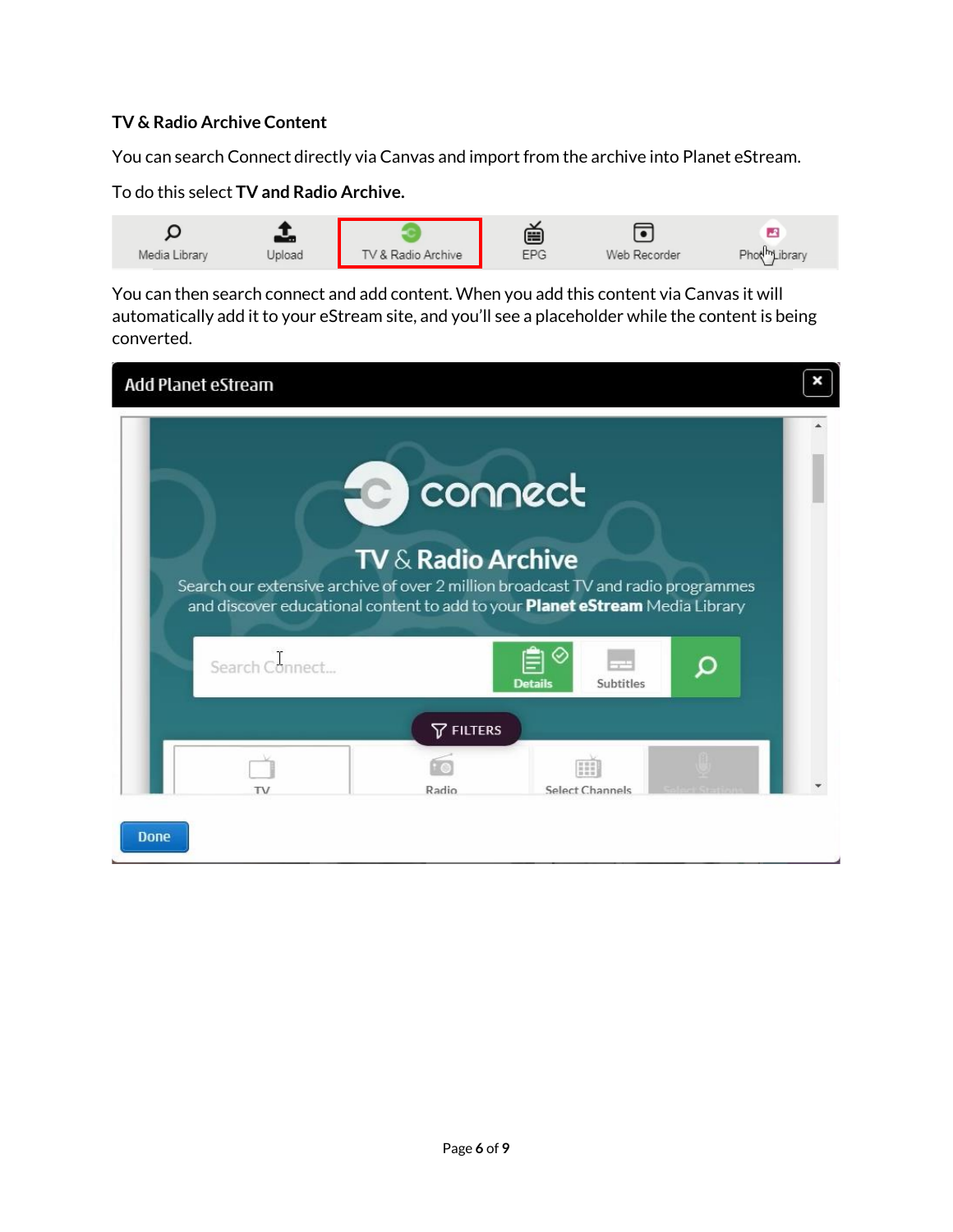## **Recording TV and Radio Using the EPG**

You can use the Planet eStream EPG via Canvas in the same way that you would directly in Planet eStream by selecting **EPG**.



Select a programme to record it and once it has been added to Planet eStream it will automatically be embedded into the Canvas course page. In the interim a placeholder will be shown.

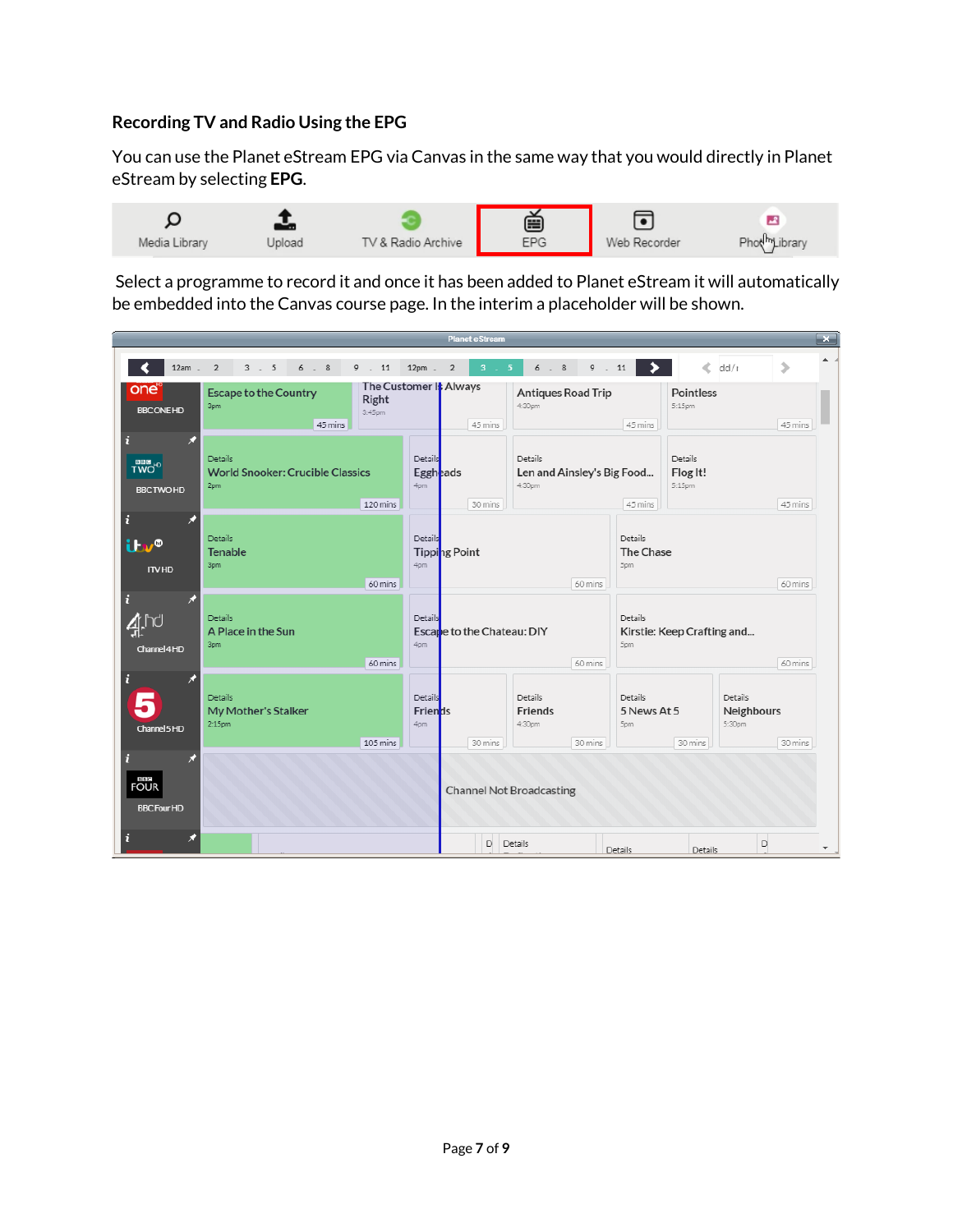## **Web Recorder**

Select **Web Recorder** to launch the Web Recorder directly within Canvas. The Web Recorder allows you to capture live sources directly within the browser, which you can do directly within Canvas when using the eStream plugin.

It works in the same way as the web recorder within the main Planet eStream system. Click on the cog icon to change sources or turn on picture-in-picture mode.



Once you have finished recording, a placeholder will be added to the Canvas page while the video is processed.